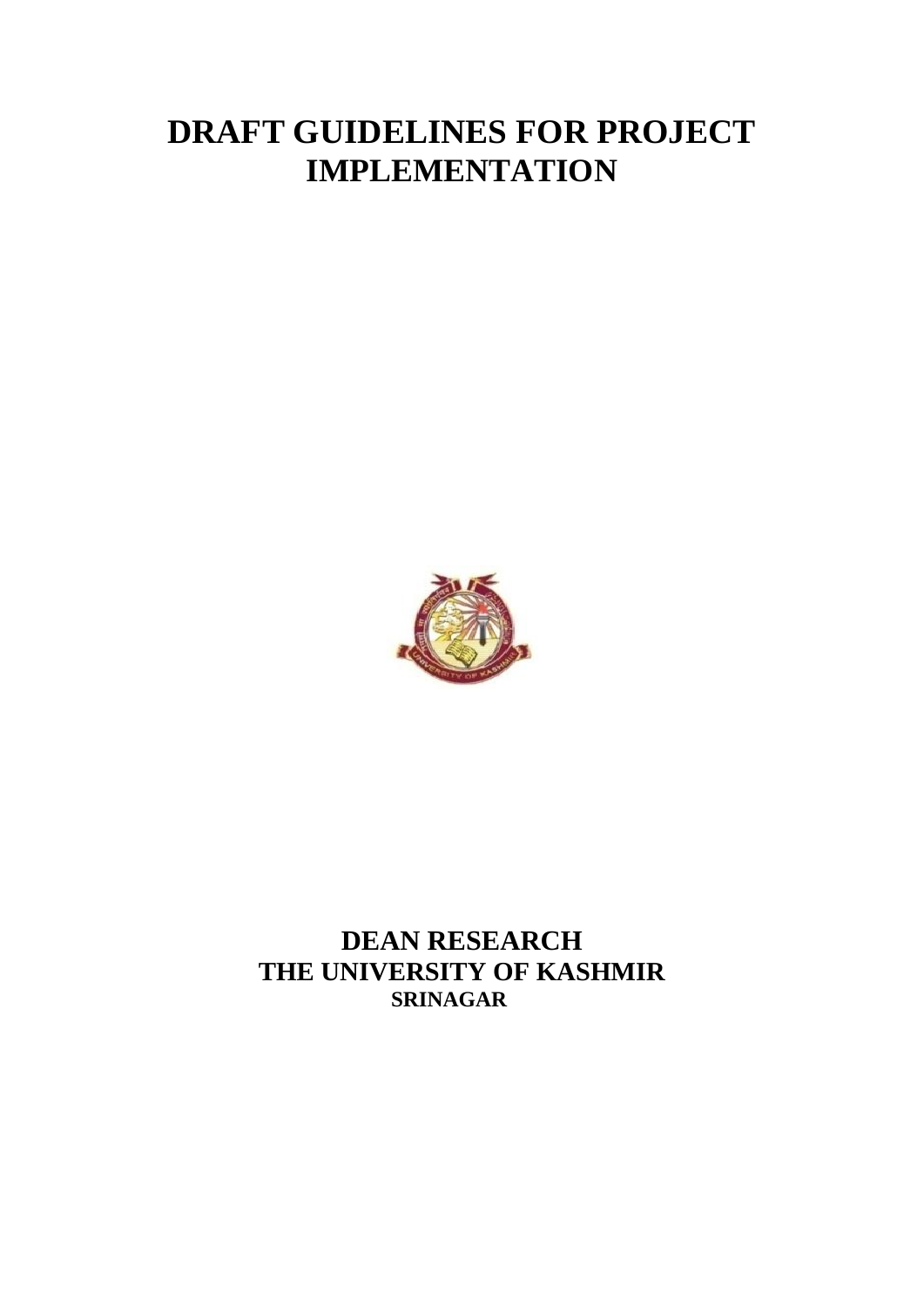#### **1. PROJECT SUBMISSION:**

Faculty members of the University in possession of a Ph.D Degree are encouraged to prepare project proposals, seeking financial support from extra mural sources to further their research interests.

Proposals prepared strictly in accordance with the format prescribed for the purpose by individual funding agencies, shall have to be recommended and forwarded by the concerned head of the department before its final endorsement by the Dean Research. The office of the Dean Research shall facilitate its onward submission wherever required. Submission of a proposal is a commitment on part of the Principal Investigator and the University to abide by the general regulations prescribed by the funding agency for execution of all aspects of the project.

#### **2. PROJECT PRESENTATION:**

On the receipt of invitation by the funding agency for formal presentation, the Principal Investigator shall submit a deputation request on the format prescribed for the purpose. Dean Research office shall facilitate speedy authorization for all such deputations Travel and other expenses (TA/DA), otherwise not covered shall be debited to the "Travel" budget head of an ongoing project under the Principal Investigator or the UGC Merged Scheme plan budget (Travel) if available. Head of the Principal Investigator's department may on case to case basis approach the University administration to seek authorization for such debitance from local funds. It should be on recoupment basis.

### **3. PROJECT APPROVAL:**

Upon successful defence of the proposal Dean Research/Registrar and the Principal Investigator shall receive a sanction /approval letter indicating the duration of the project and total financial support committed to meet the objectives, along with broad guidelines for the execution of the project. The grant is usually allocated under three heads whose nomenclature may vary from agency to agency:

- $\triangleright$  Recurring
- $\triangleright$  Non-Recurring and
- $\triangleright$  Overhead Charges

**Recurring Grant:** is the grant received in several instalment usually every year that covers the expenditure towards salary for the sanctioned staff (Manpower) and the contingencies that may together account for expenditure to be incurred for consumable items, paper , Photostat Travel, Field Trips, equipment maintenance etc unless allocated otherwise under various subheads like "Consumable", "Contingency", "Travel"etc.

This budget head shall under no circumstances be used for the purchase of any kind of equipment unless so indicated. Vice-Chancellor under exceptional circumstance may allow such a purchase from subhead "Contingency" after proper justification by the Principal Investigator.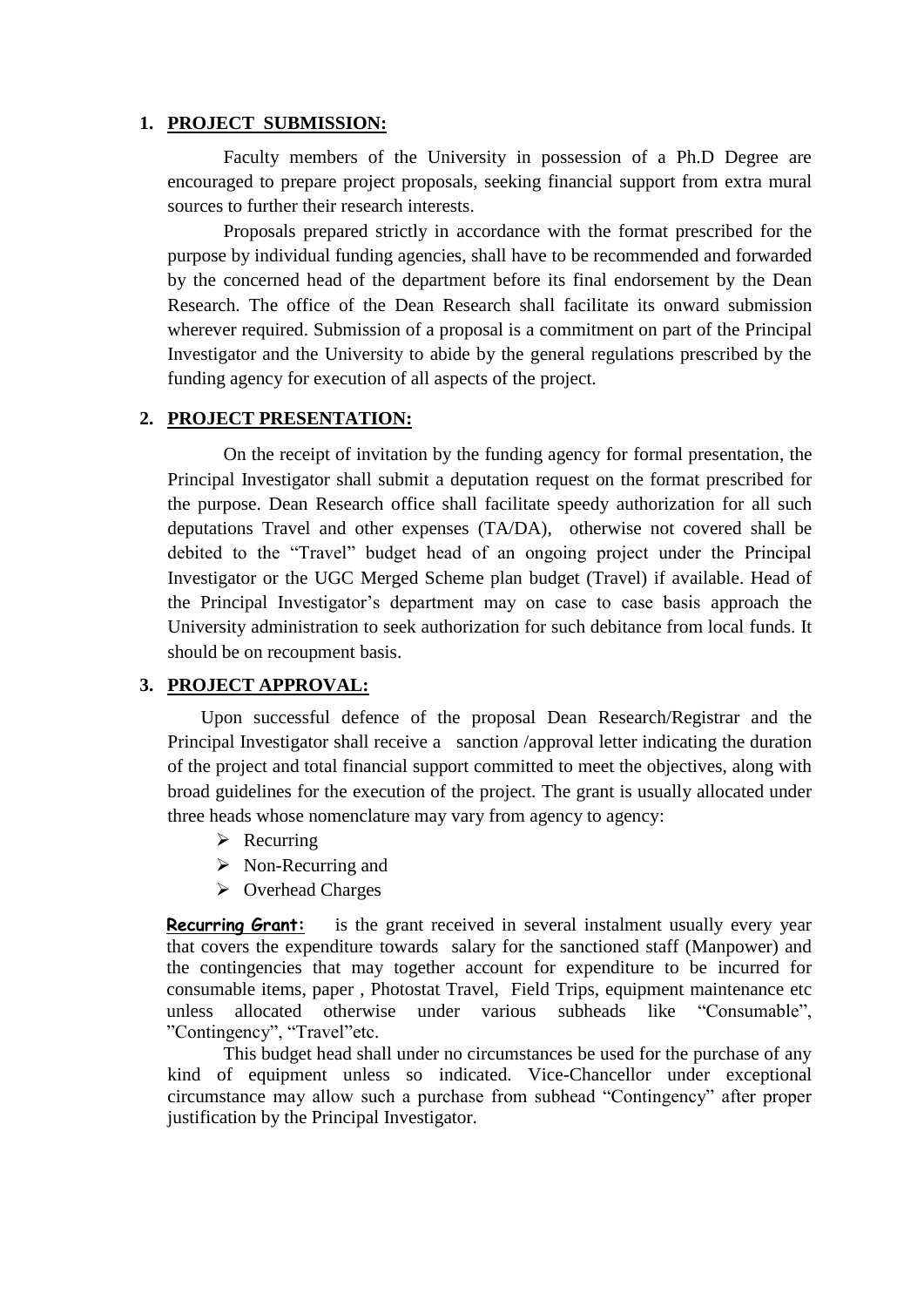**Non-Recurring Grant:** This grant is specifically meant for the purchase of equipments or for the creation of a specific facility listed in the sanction order.

**Overhead /Institutional Charges:** Expenditure for this grant is the jurisdiction of University administration for utilization towards activities authorized by the competent authority.

Approval Letter/Sanction order may not however, authorize a Principal Investigator to execute purchases of any kind or initiate any process to hire the approved manpower unless indicated otherwise.

Sanction order may usually be followed by submission of an undertaking by the University on behalf of the Principal Investigator for strict adherence to the regulations prescribed by the Funding Agency for execution of the Project.

#### **4. RELEASE ORDER:**

Letter of approval or Project sanction order is followed by the release of first year grant, through Direct RTGS transfer or in the form of a draft to Dean Research/Registrar along with a description of the concerned project and detailed allocations under various budget heads. Start date of the Project unless indicated otherwise is usually the date reflected in the release order: A copy of the release order (received from funding agency) and a copy of the bank receipt from Dean Research office are important documents to be retained by the Principal Investigator for his records.

#### **5. PROJECT EXECUTION:**

Consequent upon the Receipt of first year instalment by the University, the project Investigator shall initiate the process of research leading to accomplishment of milestones/objectives for which the grant stands sanctioned.

## **(A) Recruitment of Manpower:**

i) *Authorization:* The Principal Investigator shall submit request for authorization to Dean of the concerned faculty to float a newspaper advertisement for positions clearly indicated in the approval letter or detailed project proposal in accordance with established norms.

In case the project sanction order indicates a lump sum allocation for manpower, the Principal Investigator shall submit a list of proposed designations along with respective stipends in conformity with project mandate for approval of the Vice-Chancellor through proper channel. The Stipend proposed for each designation shall have to be commensurate with funding agency norms and in no case shall exceed the emoluments associated with other personnel working with such designations. The cumulative stipend for all the project personnel shall in no case exceed the total allocation for the purpose. Following the approval of the competent authority, the Principal Investigator shall proceed with advertisement as described above.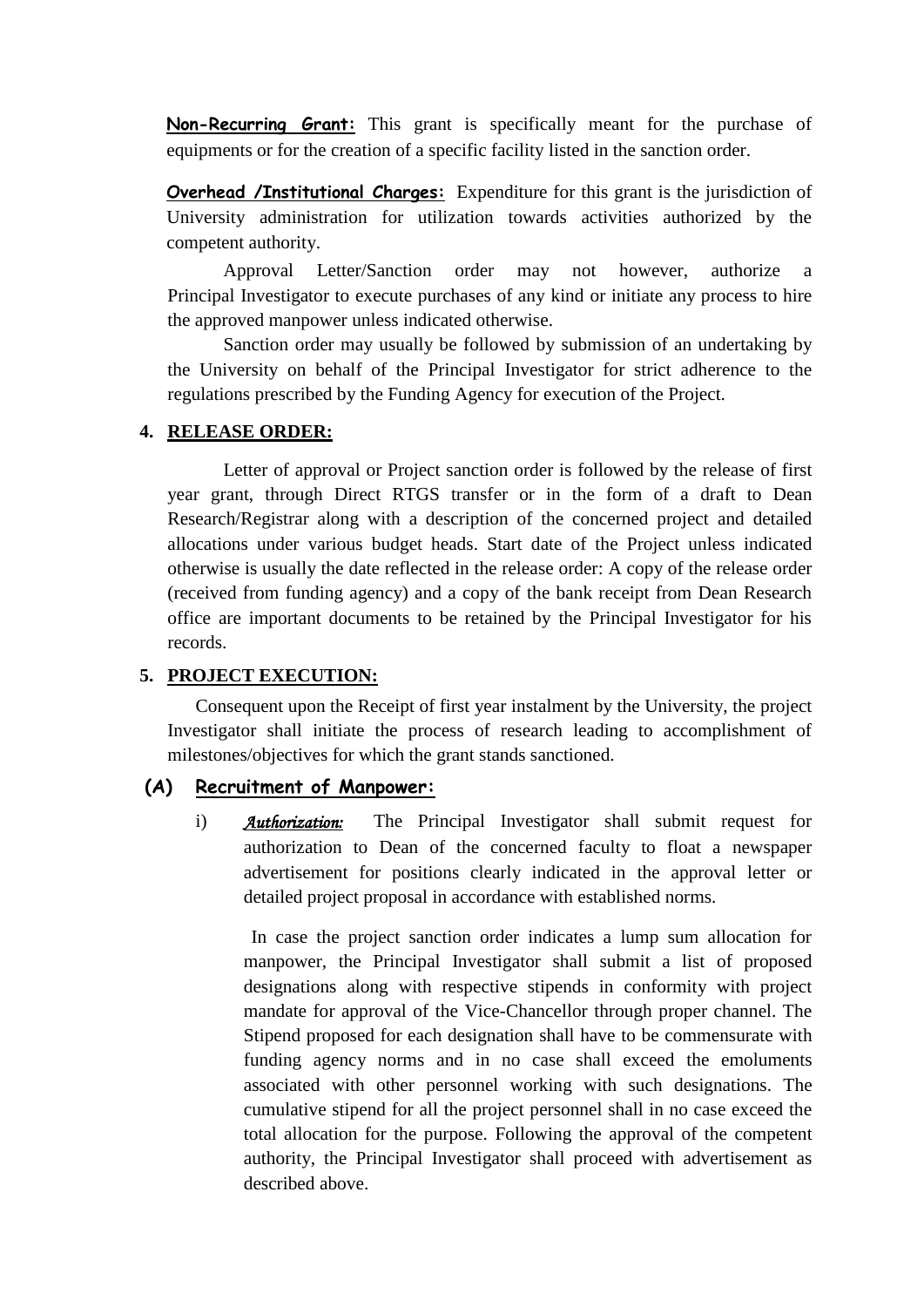ii) *Advertisement:*The process of floating newspaper advertisement as is in vogue shall continue to be handled by the PR office of the University. The Principal Investigator shall submit the content of the advertisement to PRO for its wide publicity in local dailies.

PRO shall directly submit the claim for the advertisement to the accounts branch (Dean Research) along with copies of the newspaper advertisements for debitance to the appropriate budget head of the project concerned.

iii) *Selection:* Selection Committee for recruiting project staff upto the cadre of SRF to be chaired by the concerned HOD shall have the following composition:

| <b>HOD</b> Concerned:          | Chairman                |
|--------------------------------|-------------------------|
| Nominee of the Vice-Chancellor | Member                  |
| Senior Most Faculty Member:    | Member                  |
| Principal Investigator:        | <b>Member Secretary</b> |

Selection Committee recommendation along with all relevant documentation shall be forwarded to Dean concerned for approval and issuance of orders in accordance with funding agency guidelines .Selection Committee for Project Staff for the Cadre of RA or equivalent (In terms of emoluments) shall be chaired by the Dean of the Faculty with following composition

| Dean of the faculty:           | Chairman          |
|--------------------------------|-------------------|
| <b>HOD</b> Concerned:          | Member            |
| Nominee of the Vice-Chancellor | Member            |
| Principal Investigator:        | Member Secretary. |

Recommendations of the Selection Committee shall have to be authorized Dean Research, but to be ratified by Vice-Chancellor subsequently. However, in case Dean Research is Principal Investigator then by Registrar act to be ratified by Vice-Chancellor.

Project staff shall claim the fellowship prescribed by the funding agency in accordance with existing norms after they submit the claim application prescribed for the purpose.

**iv)** *Deputations:* Deputations for participation in National/State level Conferences, Field Trips, sample analysis outside the State and other related activities in favour of the project staff other than Principal Investigator shall be authorized by the concerned Dean, after the PI makes a formal request for the purpose. Expenditure incurred on such deputations shall have to be borne out of the relevant head of the project with strict adherence to provisions prescribed by the funding agency. However, Principal Investigator shall have processed his or her deputation in accordance with University norms.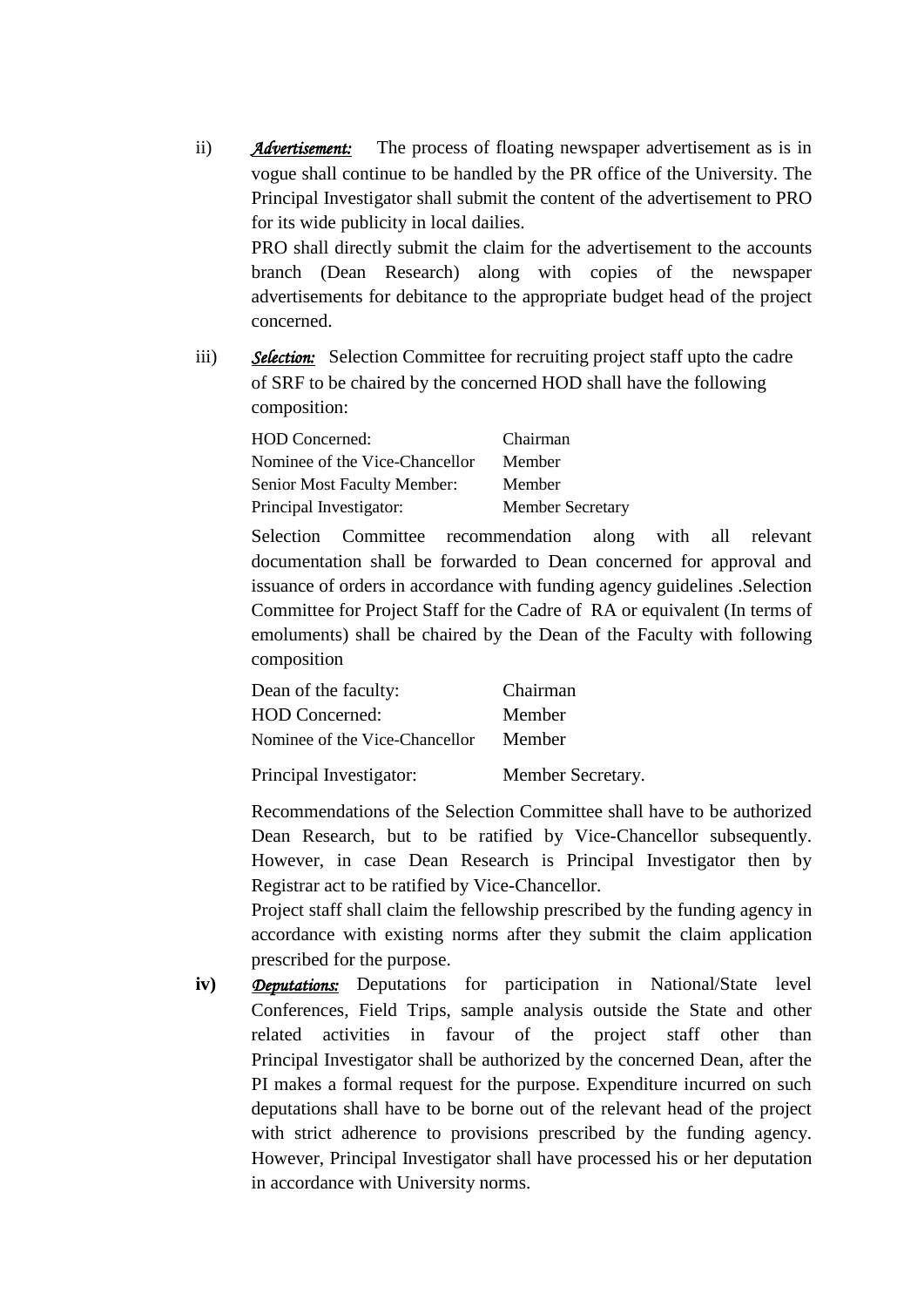# **(B) Expenditure:**

*i) Consumable Grant:* Principal Investigator shall purchase Laboratory Chemicals and other disposable Plastic ware from time to time as may be required, from dealers/suppliers who have entered into a rate contract with the University as per the procedure in vogue Principal Investigator in the first instance, shall seek an invoice from any of such dealers detailing the name of the item, source, catalogue number, price including all applicable taxes and seek authorization for their purchase in case the expenditure exceeds Principal Investigators discretion of Rs.15,000/- (Rupees Fifteen Thousand only).

Principal Investigator may also seek authorization for the purchase of such Chemicals from original source (Foreign or Multinational Chemical manufactures) against an invoice that includes all taxes and other expenses and make payments in foreign currency (Wire transfer etc) against an advance drawn for the purpose.

Purchase of other items that fall outside the purview of rate contract shall have to be executed as per the University norms through dealers approved for the purpose from time to time. Expenditure associated with handy payment to labourers and other stake holders/associated with maintenance survey or field work exercises shall have to be strictly made in cheques to avoid adjustment hassels.

It shall be incumbent upon all Principal Investigators to maintain a stockissue and a Cash register for all the transactions related to the project for reconciliation before Audit.

The Principal Investigator may chose to hire secretarial assistance for the purpose if necessary in case budgetary provision for such assistance is indicated in the project after seeking formal authorization for the purpose through Dean Research.

# *ii) Purchase of Equipment:*

- A. Principal Investigators may purchase small laboratory equipment priced at less than One Lakh Rupees inclusive of all taxes, at catalogued prices from the firms/suppliers/dealers who have entered into a rate contract with the University, after seeking a proper authorization for expenditure, make and the source through Dean Research Accounts.
- B. Principal Investigators are encouraged to purchase high end equipment from National/International manufactures of highest repute directly as follows:
	- $\triangleright$  Identify the Principal manufacturer of the equipment with desired specifications and obtain a proprietory item, certificate from the manufacturer.